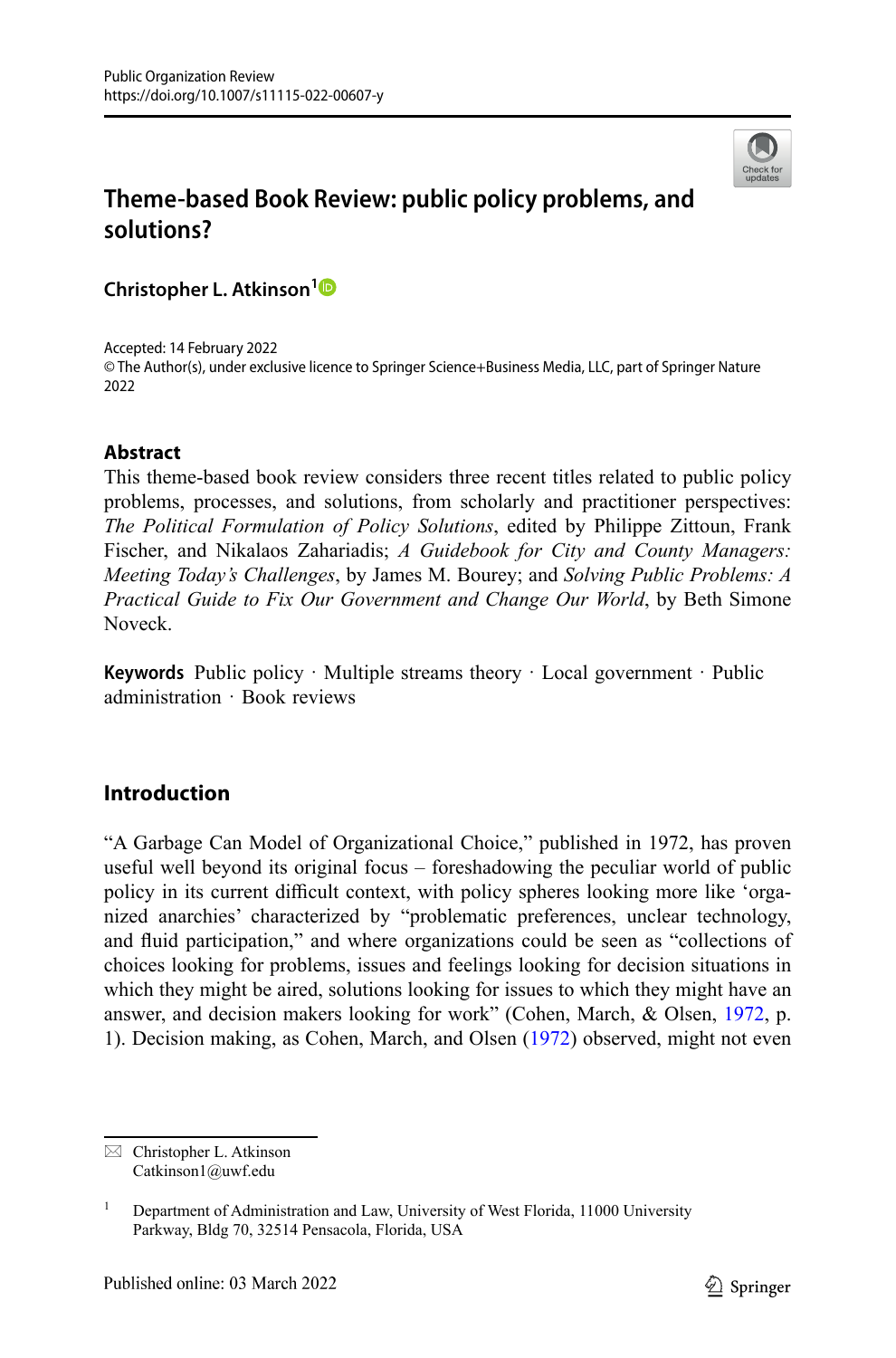be focused on solving problems. Inaction might seem like a winning strategy, when sharing victory with ideological enemies is repulsive; movement can seem like failure. People have shown themselves to be aggressive in political circles; appeasement does not work, and some refuse to see their own dark tendencies (Hennelly, [1988](#page-8-1)). It is a time when a riotous mob seeking to overturn an election has been deemed by a major political party to be nothing more than "ordinary citizens engaged in legitimate political discourse." (Weisman & Epstein, [2022\)](#page-8-2).

It follows then that, while public values are still important, there is disagreement, maybe intractable, about the nature of those values, and the role of government to act according to them, and to protect them. The manner of decision-making and policy implementation in government remains incompletely understood, inviting simplistic explanations and appeals to change. It could seem like the policy garbage can is truly full of garbage. Multiple streams theory, similarly, depicts the varying chances that options amid an abyss of solutions have for becoming enacted public policy; it is worth wondering, in an age of political polarization, about the potential for publiccentered policies when so much is at stake from a political perspective, and so few people seemingly willing to compromise. Some officials may promise an outcome and then tell elaborate stories about why it has not happened. As the rhetoric-action gap grows, elected officials might be willing to ignore legitimate problem-solving altogether, while storytelling about what has occurred allows official actors to escape a 'narrative trap' (Grzywacz, [2021\)](#page-8-3).

The difficult context of public policy is likely made worse and more fraught by the presence of the profane trinity of proto-authoritarianism, misinformation, and social media as a vector for the exchange of information and, seemingly in equal turns, nonsense. A connection between population and misinformation is revealed, questioning recognized facts and giving breathing room to substitute realities (Hameleers & Minihold, [2020](#page-8-4)). The result is an irrational muddle that leads to the worst sort of antidemocratic tendencies (Schwartz, [1984](#page-8-5)). When shared goals become elusive, and various policy staff and the public become activated in ways that draw or limit attention, choices may not match any semblance of common sense.

This theme-based book review considers three recent titles related to public policy problems, processes, and solutions, from scholarly and practitioner perspectives: *The Political Formulation of Policy Solutions*, edited by Philippe Zittoun, Frank Fischer, and Nikalaos Zahariadis; *A Guidebook for City and County Managers: Meeting Today's Challenges*, by James M. Bourey; and *Solving Public Problems: A Practical Guide to Fix Our Government and Change Our World*, by Beth Simone Noveck.

**Philippe Zittoun, Frank Fischer, and Nikolaos Zahariadis (Eds.).** ([2021\)](#page-9-0). **The Political Formulation of Policy Solutions: Arguments, Arenas, and Coalitions. Bristol, UK: Bristol University Press. 210 pp. ISBN: 978-1529210347 (hbk, \$139.95 USD), ISBN: 978-1529210361 (ePub, \$48.95 USD).**

As policy studies have advanced, there has been more acceptance that policy solutions do not exist as neutral interventions in society; rather, policies are shaped by those that created them, their best intents, assumptions, and biases, and in turn policies shape what is considered to be possible in responding to public problems. Far from always evidencing a clear-headed, rational response to the output of a problem definition process, policy solutions exist as a response to the competition among vari-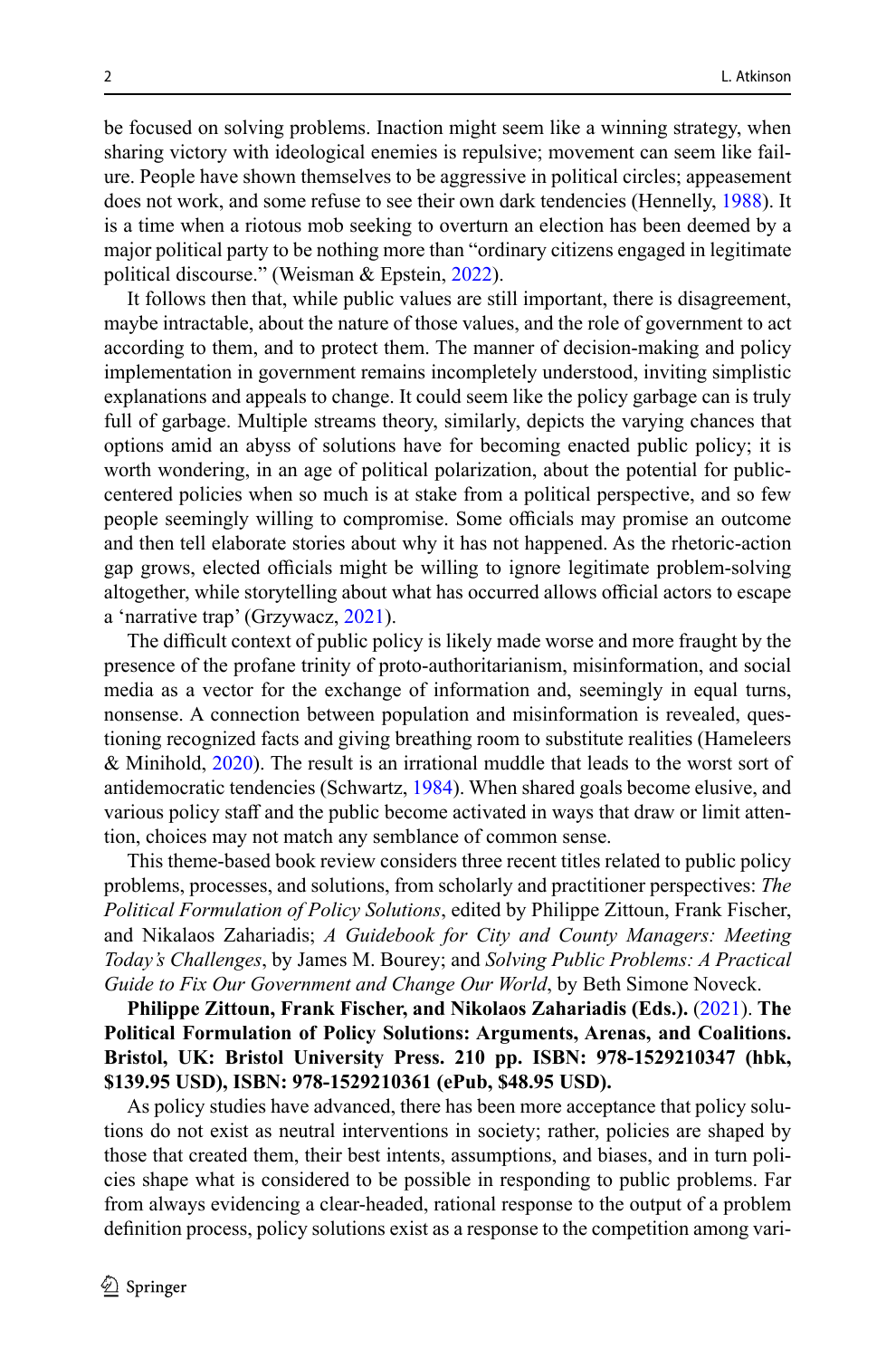ous interested groups, in various arenas, in a manner that might not yield an optimal response. Alternatives, to the extent that they are sensibly evaluated, are limited by understanding and previously-made decisions. Conflict and coalition-building inform a process where one interested side in a policy debate might 'win', but the rest of us could very well lose. The literature focuses greatly on instrumental responses, but political wherewithal has greater influence on processes and outcomes than might be usually thought.

In their new book, Zittoun, Fischer, and Zahariadis have assembled an especially engaging look at the political side of policy solutions, with chapters that explore the topic in a range of contexts. The book is informed by multiple streams theory and study of policy under conditions of ambiguity (Kingdon, [1984](#page-8-6); Zahariadis, [2003\)](#page-8-7), as well as garbage can models (Cohen, March, & Olsen, [1972](#page-8-0)). These perspectives have resonated strongly with me both in academic study and in viewpoints developed while working in the public sector. After an introduction by the editors, the book offers eight chapters taking up different aspects of the topic.

Chapter two begins with a consideration of German pension policy from the perspective of argumentative couplings, or how policy instruments become defined as solutions. I found points about 'upcycling' old policy solutions for new purposes, softening up the policy community so that they are more amenable to utilizing the solution in the proposed way, and the model of six coupling and non-coupling argument types, to be especially intriguing. Chapter three continues the discussion about binding problems and solutions with a review of U. S. agriculture policy, emphasizing the importance of context (economic, institutional, and political) in acting as a constraint on power and problem-solution argumentation; the reform-resistance of direct payments to farmers under the Farm Bill takes center stage here. Chapter four continues the look at binding arrangements, this time with framing through expert reporting. The distance between scientific controversy and public controversy can be significant, especially when science demands business deviate from its normal practices; there are seemingly no absolutes when money and power are involved. The chapter includes a number of examples, one being algae on beaches in Brittany that shows how a focusing event can trigger a series of responses that are almost like theater – commissioning a 'blue ribbon' panel, for instance – but the lack of alignment between scientific viewpoints and political agendas might scuttle otherwise reasonable policy changes.

Zahariadis explores value acceptability in chapter five, finding that four factors improve the viability of solution options: "side payments, institutional rule manip-ulation, short time horizons, and advocacy/framing" ([2021,](#page-9-0) p. 93). The work of policy entrepreneurs is instrumental, and the activities of advocates can go a long way toward legitimizing would-be solutions. Underpinning the discussion are frameworks that tend toward or seek stability, but in today's unsettled environment, we have to think about the actions of those who are non-cooperative, and who may seek to mislead, that do not value stability. The chapter brought to mind policy by due date, and the sense of urgency – real or perceived – that may force the policy process forward. Further, policy packages have at least an appearance of being complete, and so the assumption may be that there is a level of quality in the solution, but this may prove illusory.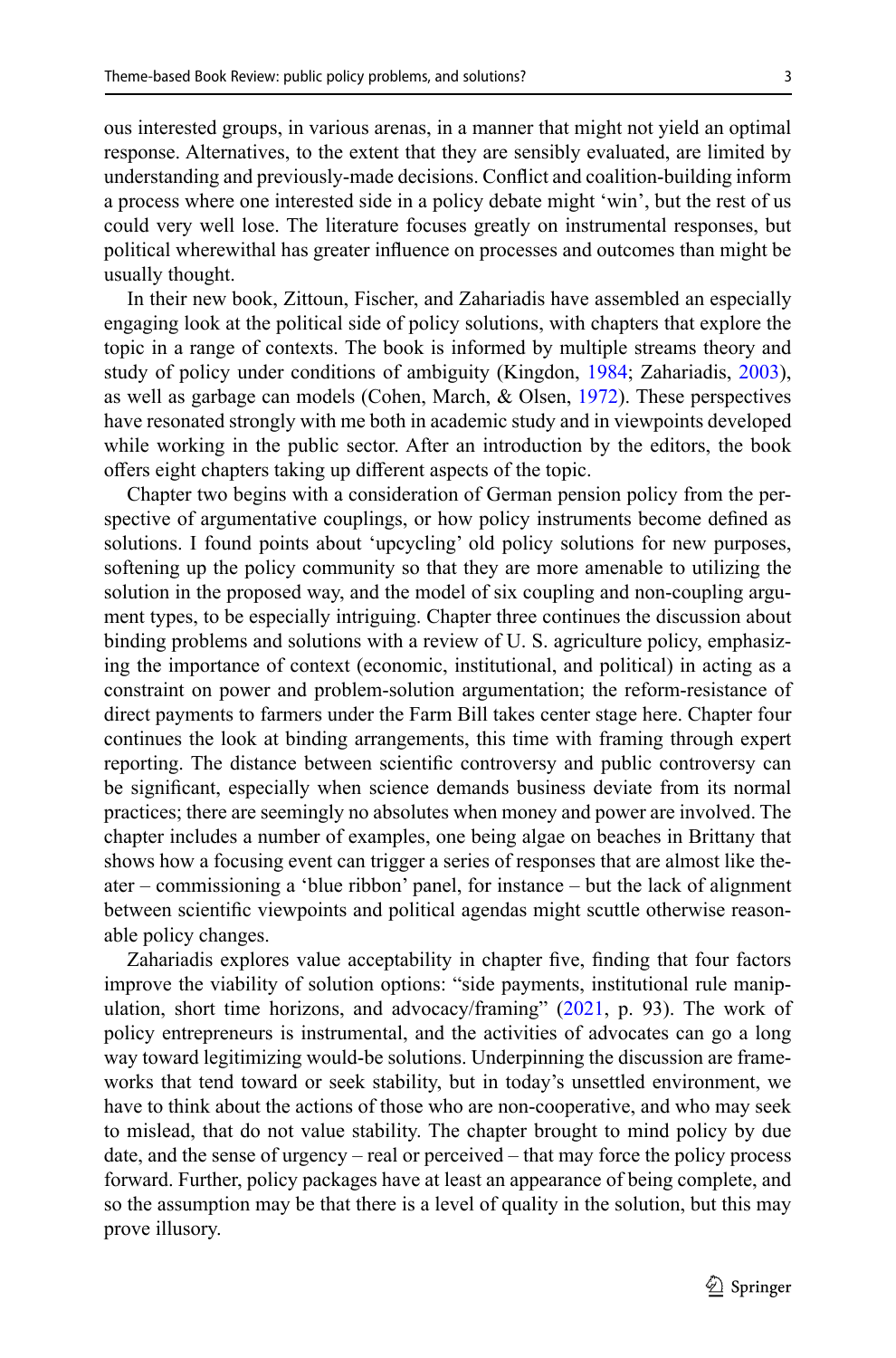Chapter six utilizes the French example of carbon capture and storage to illustrate the idea of policy ownership. The comment about industrialists favoring a solution if it benefitted them "either as a new business or as a public relations exercise" (Chailleux, [2021](#page-8-8), p. 122) seemed perceptive and applicable broadly, beyond this particular case. In policy, ideas (good and bad) can persist indefinitely, as long as they are not exposed to public scrutiny. Policies have to be not only understandable to a lay audience – they should also be good ideas in the first place. Chapter seven considers the Dutch experience with immigration policy, suggesting that through targeting, "people are classified and grouped into policy-relevant categories…resembling who the government identifies is part of, or responsible for, the policy problem or solution, binding both together in a causal chain" (Van Breugel, [2021](#page-8-9), p. 138). By choosing a different word for targeting (calling it quality instead, for example), real intents for policies that might be construed as an effort to marginalize groups can be masked.

A standout in the book is the chapter on Nevada (USA) college governance, by Martinez ([2021\)](#page-8-10). Discursive ideas were circulated in this case to encourage retention of centralized approaches, even though these failed to achieve optimal outcomes for students and workforce aims. It occurred to me that those in the policy sector do not actually have to want a solution to their policy problems, but they have to be seen as looking for one, for them to be seen as doing their jobs. Opinions might be requested but not wanted, and impartiality in views of public issues may not be desired, either, even if requested.

The book finishes up with a chapter on road space reallocation through lenses of problematization and interessement, noting unlikely alliances in disjointed contexts. Fuzziness in a solution might be desired, as the usefulness of a proposed solution can be extended to fit a potential variety of problems. Road safety, for example, might shift at some point to achieve improved social justice. The solutions in public policy often have a life of their own, beyond the original problem, no matter how clearly defined.

All the chapters provided interesting perspective on their specific topic areas, leading to an enriching whole. As a minor point, I would have enjoyed reading more about the methods and analyses in some chapters, as this work is often data-driven and not merely conceptual, but this material may have been left out due to space considerations. This noted, the book provided an enjoyable read, and the specific examples were given in enough detail to make plain the interplay of intents and outcomes, and how theory, especially multiple streams theory, can be brought to bear on improving understanding. I am pleased to recommend the book for public policy scholars, as well as libraries, and potentially public policy courses seeking to provide examples of theory application.

## **James M. Bourey. (2022).***A Guidebook for City and County Managers: Meeting Today's Challenges.***New York, NY: Routledge. 148 pp. ISBN: 978-1-03-219798-2 (hbk, \$59.95 USD), ISBN: 978-1-00-326275-6 (ebk, \$22.95 USD)**.

*A Guidebook for City and County Managers: Meeting Today's Challenges* brings James Bourey's extensive experiences in managing local government to a host of pressing societal challenges. The book is practitioner-oriented; at only 148 pages, it can be read in one or two sittings, and yet covers a remarkable breadth of topics by focusing on the major issues as they involve local government specifically.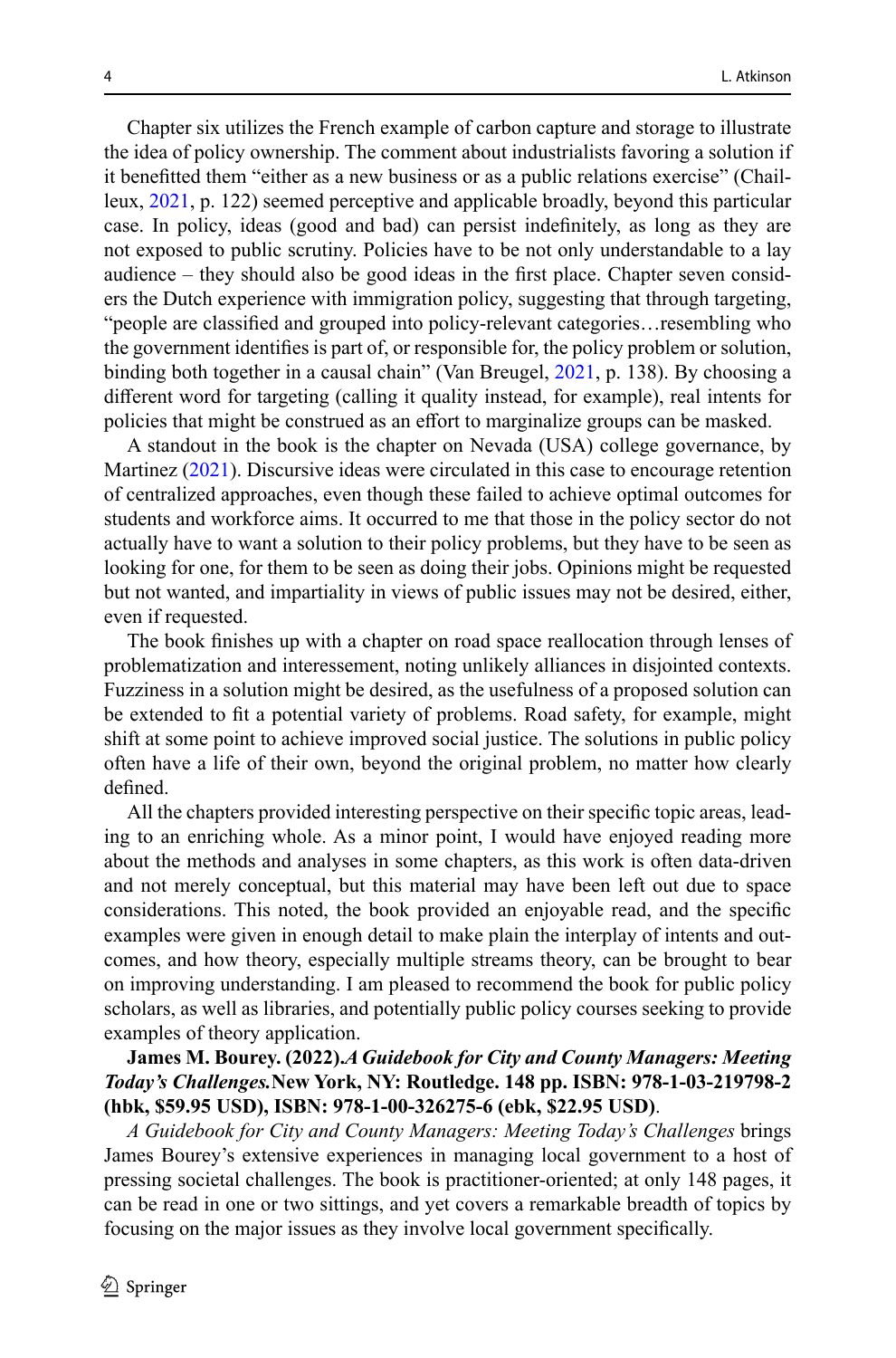The book begins with a statement of values for local government leadership that, in simpler times, might be too obvious to mention. Engaging in a spirit of collaboration, taking responsibility for one's actions, and doing what is right are highlighted, as are the complementary (but very different) roles of council and manager. The first content section is on social justice - a particularly important topic recently given strife in cities over discriminatory practices and over-reach by police departments; Bourey makes a number of valuable recommendations to address policing issues without 'defunding the police'. I appreciate that the book starts with this because there are opportunities for local governments to understand social justice and work to make it a reality for more citizens. Bourey warns against gentrification without attention to social equity issues, and this is another wise point.

Local government finance is addressed next, with recommendations for longerterm forecasting and changing needs for fees and benefits. Included in this section is an admonition to pay due regard to rating agencies, and also a strategy for funding not-for-profit organizations.

Along the way, we are treated to real-life examples of success and moments when other approaches may have improved outcomes. Chapters are present on land-use and infrastructure, addressing sustainability and global climate change, and housing. A chapter on economic development is included. As a former economic development staff member, I must admit my concern about the benefit that economic development projects provide, and notably when the promised jobs and positive financial impact to a community fail to be realized, to the point where providing no incentives at all is a better idea (Reese, [2014](#page-8-11)). Bourey reminds practitioners of the importance of ensuring success from such ventures, including the provision of claw back mechanisms when benefits are not seen, and also the potential return from acting regionally on economic development initiatives.

Chapters on education and health initiatives follow. In the instance of the health care chapter, I felt the material was spot-on, and wish there might have been more of it. Points about indigent care and employee health were both useful and enlightening. The chapter on intergovernmental relations includes a case discussion that shows why simple answers do not always work in government. Chapters on information technology, public engagement, and a conclusion finish the book.

For the most part, the book provides quick, shrewd analyses into the most pressing facets of various challenges facing local government. As the book was written for a specific audience, it would be hard for me to quarrel with the material presented, which seems very appropriate for busy people that may benefit from a few important major points and some detail to support their importance. It is essential that local government be part of the solutions for many of these societal problems, and cities and counties have valuable roles to play. As a criticism, the book relies a bit much on Wikipedia; for an academic book, this would be unacceptable, but even the use in a practitioner text bothered me, as there are clearly more authoritative sources to consult.

The book is appropriate to its intended practitioner audience; I think it would be of interest not only to local government administrative leaders, but also to elected officials, who may not have a full grasp of the range of issues that face local governments, providing ordeals to overcome, but also opportunities if handled well.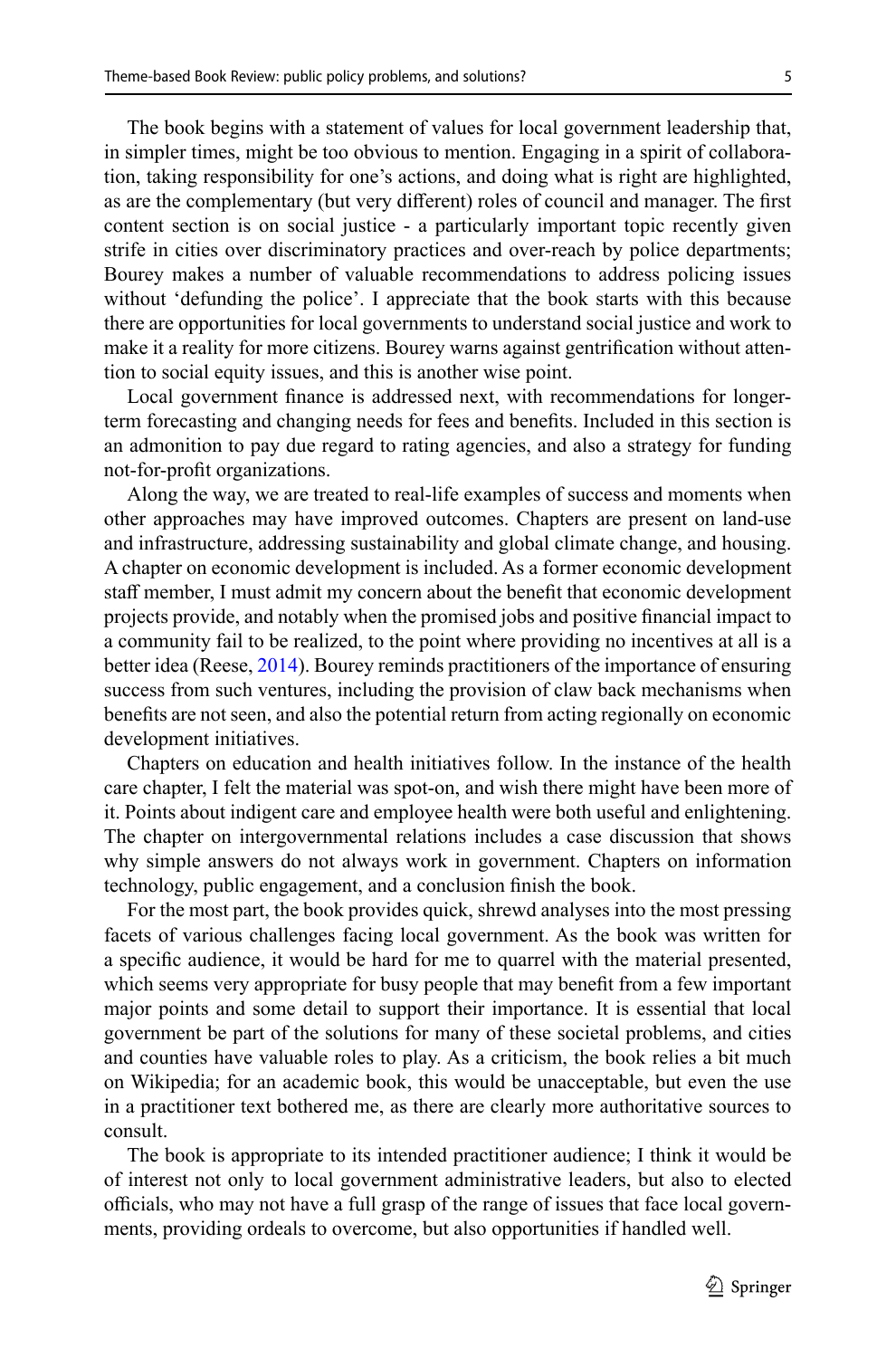**Beth Simone Noveck.** [\(2021](#page-8-12)). *Solving Public Problems: A Practical Guide to Fix Our Government and Change Our World.***New Haven, CT: Yale University Press. 449 pp. ISBN: 978-0300230154 (hbk and ebk, \$30 USD).**

In *Solving Public Problems*, Beth Simone Noveck asserts that "the tools to solve the deepest problems of our democracy are in our own hands…I have seen countless examples of activists, community leaders, public servants, and changemakers… working with their governments to solve real problems" ([2021](#page-8-8), p. ix). Noveck goes on to state that citizens need to be involved in the way society solves problems, but that Americans are unhappy and fed up with how government has handled things so far; it would be better if the "experience, know-how, and wisdom of ordinary people" [\(2021](#page-8-8), p. xi) were utilized to solve problems in a participatory way, so that we could move beyond what are common inflamed opinions. Recommending that all public servants have innovation skills, and embrace new ways of working, Noveck suggests that even the most difficult problems can be broken down and solved. Her aim for the book, she writes, is "to equip individuals with a combination of qualitative and quantitative skills needed to become powerful change makers and, by working differently, to improve the effectiveness, equity, and legitimacy of our institutions" (p. 6).

Noveck begins the book highlighting the January 6, 2021 attacks and insurrection at the United States Capitol, and labeling Donald Trump as one of the worst U.S. presidents. This seemed an odd choice as her aim is to bring the public into public problem solving; this opening salvo might have offended a lot of her potential readership. She notes her experiences working with the Office of Innovation in the state of New Jersey, where she worked closely with others to provide information to the public about COVID-19, answering difficult questions by collaborating with a variety of other stakeholders and resources. She apparently did this quickly and efficiently, and suggests in a roundabout way that all government should be this simple and effective. She suggests a list of seven major skills for public problem solvers, among them problem definition, human-centered design, and data-analytical thinking; these skills generally guide the content of the books chapters. Of problem definition, Noveck writes that "public problem solvers know how to define a problem that is urgent, that matters to real people, and that can be resolved"  $(2021, p. 13)$  $(2021, p. 13)$  $(2021, p. 13)$ . This is idealistic, but possibly simplistic and not realistic, given how much trouble problem definition is in practice.

The book brings to the reader a large array of examples of success in public service from around the world, and in the space available, provides a broad overview of a variety of aspects that could be improved to enhance public problem solving. Noveck's aim for the book is certainly laudable. I am not troubled at all by a moonshot argument that public problems have solutions, and we need to figure them out. Some of the resources included are very useful, such as the public problem-solving canvas, which could have benefit for public facilitation. I especially appreciated the 'to do' lists in each chapter, which offer a lot think about. It is easy to see how public organizations becoming more agile would be a good thing.

I agree with Noveck's position on involving the public in government, even though I know from my experience as a practitioner that apathy is real, resources for public participation in government are slim or none in many cases, and even given the opportunity and welcome, far fewer people show up for events than we might like.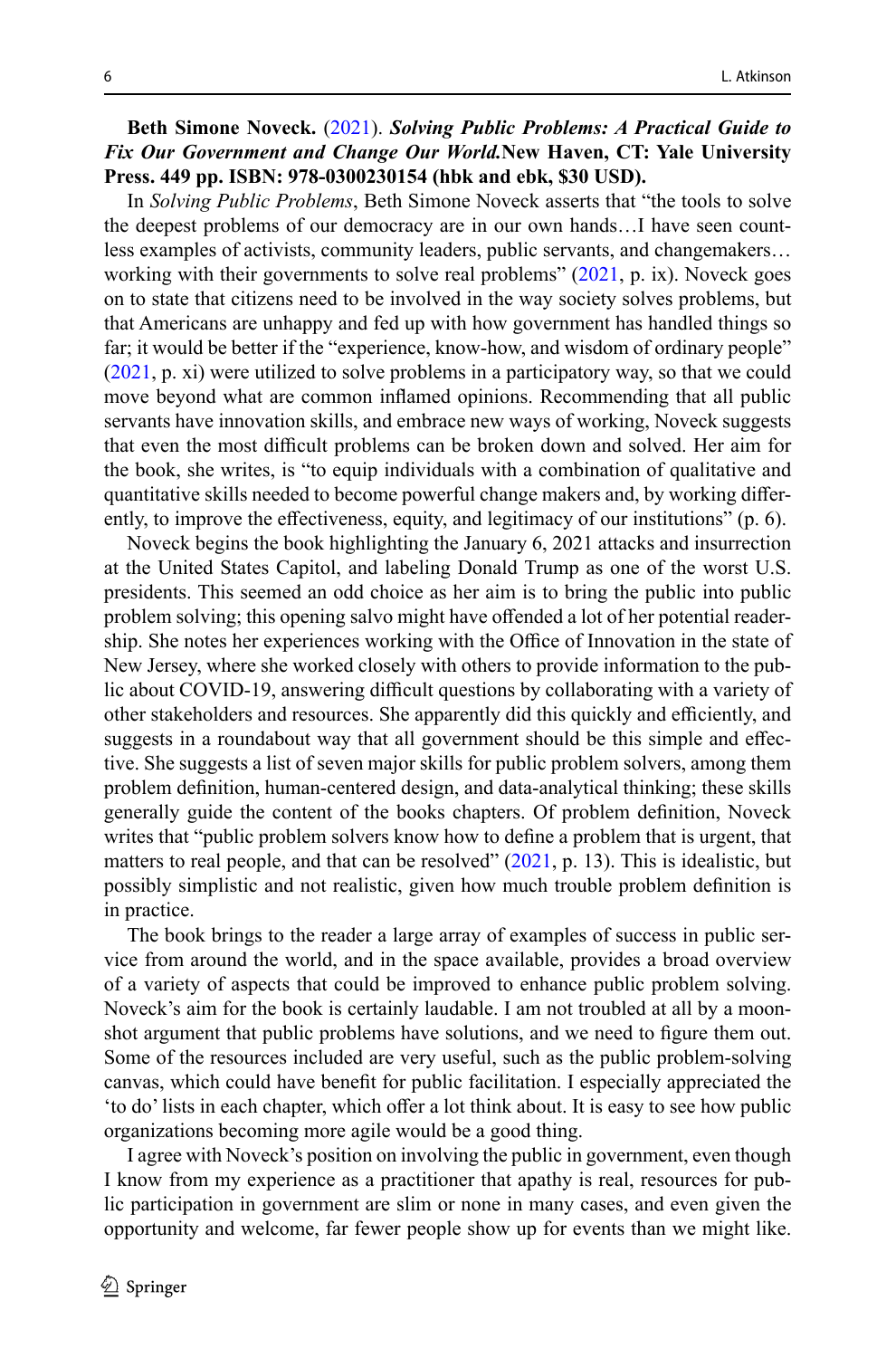I offer that organizations and the people in them are complex, and simple answers to incredibly difficult questions are often wrong, so I am wary of anyone that says our inability to solve problems is because we have overlooked skill development. As much as crowdsourcing provides an opportunity for the public to get involved in decisions and potential solutions, and the case has been made for the wisdom of crowds (Surowiecki, [2004](#page-8-13)), the public can still make some bad decisions. For example, if one asks the public in an online poll to name a polar research ship, they might tell one to name it "Boaty McBoatface" and not the RRS Sir David Attenborough (Rogers, [2016](#page-8-14)). Often, the public is of the opinion that government should be somebody else's problem, cloaked in invisibility (Adams, [1982](#page-8-15)) until some favored politician says it should be a target for outrage. Still, the loudest voices are not always the more correct in their assertions and demands. And the simple fact of the matter is that society depends on careful, consistent function of government, informed by significant expertise in subject matter that is, sorry, just not the domain of the average person on the street.

It is true of course that many segments of the public are angry; anti-intellectualism has been a runaway train for a very long time (Hofstadter, [1963](#page-8-16)), and so the public elects people like the former U.S. president, who are supported because they are from the private sector, seen as an outsider to the Washington morass, and likeable relative to career public servants. The public wants to elect people who get the job done, but may not recognize that the job actually gets done by public administrators. They may believe a businessperson will run government better than public officials, and become expert in public service immediately on taking the job, even though businesspeople frequently and demonstrably fail at business—it is only a rare few that create companies that become amazingly successful. Noveck also does not trust business very much, as she questions the aim for some business interests to try to make money from solving societal problems (p. 42). I differ in some respects, because if business can solve our greatest societal challenges, then they have likely earned their money. Why turn down the help?

I found the tone of the book at times to be proud and condescending. As an example, early on in the text, Noveck writes that "for every person I meet who has made effective change, I meet ten with the desire but not the capacity to make a difference" (p. 7). I would find the notion that public problems exist because people lack skills to be laughable, if Noveck was not so earnest in the presentation. In my view, it is not lack of skill development that primarily prevents people from solving problems. Most people are actually not actively trying to thwart the public interest. They are simply bounded by their ability to understand, process, and comprehend (Simon, [1947\)](#page-8-17); they do not agree with others on what constitutes the public interest, and nevertheless defend their view of it, leading to conflict. To the extent that government works at all, we are relying on competent public officials. The policy process is complex, difficult, prone to error, and heavily burdened by the proclivities of activists, lobbyists, and elected officials – some of whom demand approaches that have no basis in reality and are not supported by anything. While Zittoun, Fischer, and Zahariadis, and the authors in their collection might be concerned about the role of policy entrepreneurs and its impact on public outcomes, Noveck demands more policy entrepreneurship in government. Solving public problems requires being aware of more nuanced aspects,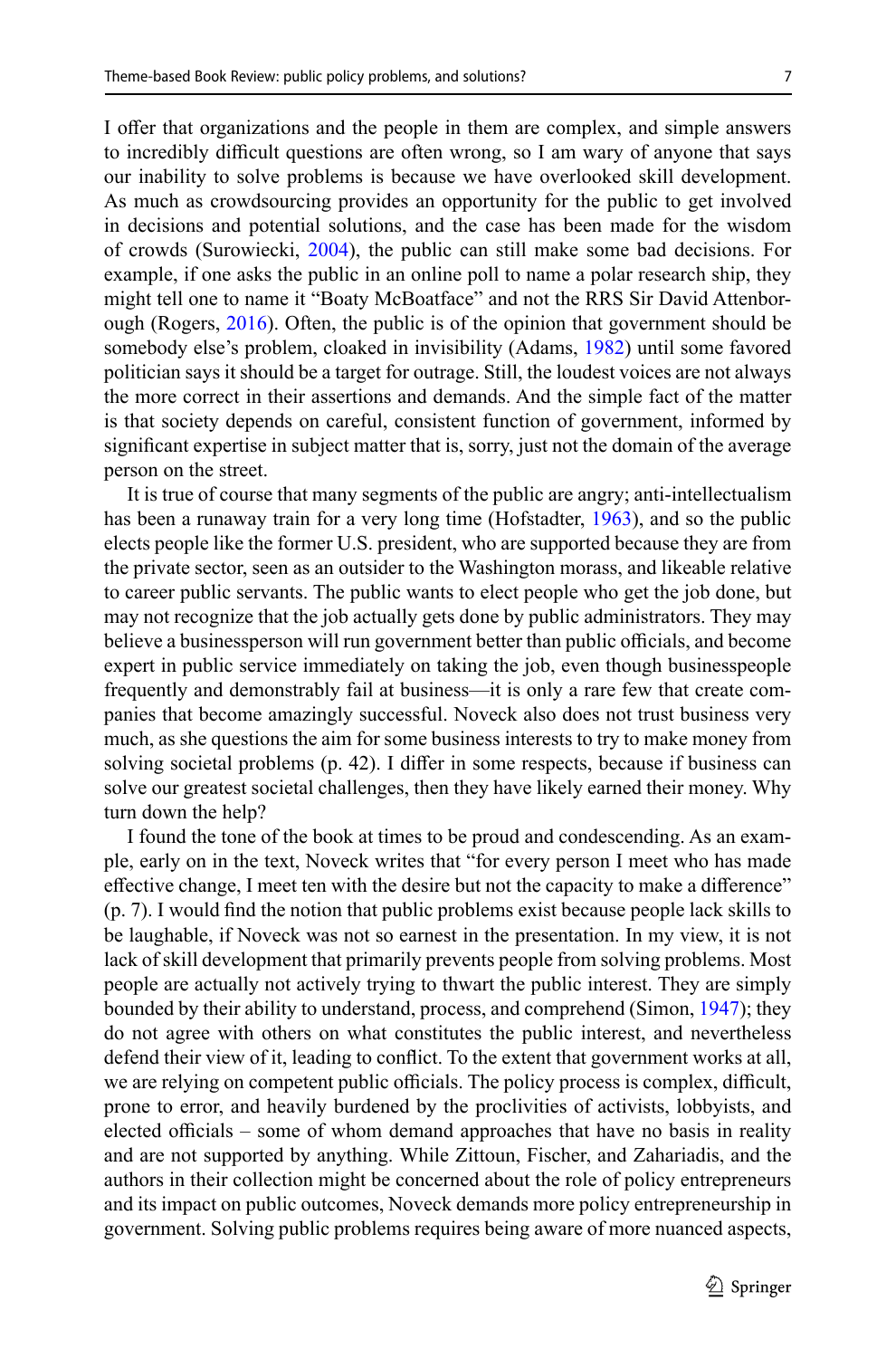and throughout Noveck's book, I could see multiple streams theory and garbage can models at work in the examples provided.

I was frequently unclear on the intended audience for the book, but it is probably not well-seasoned, competent public administrators. While the book is full of examples of problems being solved, often there is less detail provided on the cases mentioned than would be helpful to provide for rich understanding. The book relies on some important concepts that should be of interest to public administration readers, but much literature on topics, for example public participation in policy circles, is not mentioned. There is perhaps too much emphasis on randomized control trials. I disagree strongly that government simply needs a new curriculum (an idea Noveck mentions frequently), when public administration schools do yeoman's work in helping to shape the future of public service. If everyone is innovating, who will do the actual work? Public administration has been talking about public policy and solving public problems for years, and schools of public administration have been teaching it; public administrators have been solving problems for the public long before this book was written. If anything, an introductory public administration course should be mandatory for all college graduates.

#### **Synthesis**

All three of the books in this themed review take up public problem solving, with very different results, for quite different likely audiences. It is important to come to terms with what led society to the place it finds itself in now, and while existing processes have not been wholly satisfactory, the notion that innovation and citizen involvement – as much as I favor it and support such efforts – will probably not lead to the desired results. There is simply too much in the primordial policy soup right now that favors division, blaming, and service of political ends.

The collection edited by Zittou, Fischer, and Zahariadis makes statements about various examples of policy formation with a distinctly political perspective, as well as asking questions about the space that may exist between rhetoric and practical aspects of policymaking. The Bourey text makes clear that, when confronted with so many potential issues in local government, it might be best to focus on a few important aspects, across a larger array of values – this would be more than enough to inform the work of an impressive career as a government leader. Noveck's book brings to light a vast array of examples, and calls for citizens to become involved in government as change-makers, with government personnel becoming free to innovate. It might be suggested, though, that in these difficult times, models of policymaking that do not require preconditions of rationality are most appropriate. Choices can and will be made, even if problems are not being resolved (Cohen, March, & Olsen, [1972](#page-8-0)) – and that is a problem that continues to look for a solution.

#### **Declarations**

The author has no relevant financial or non-financial interests to disclose.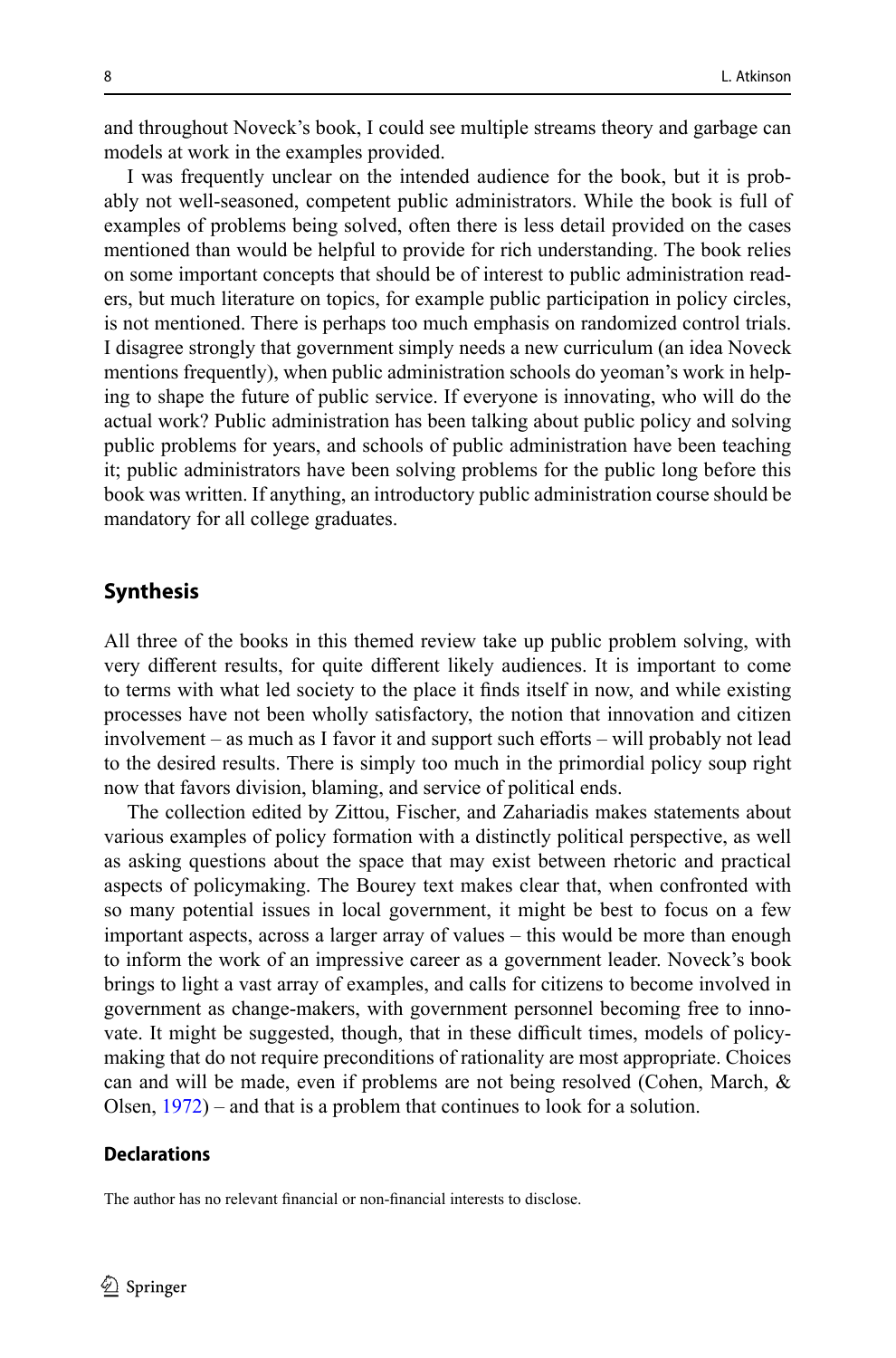The author certifies that he has no affiliations with or involvement in any organization or entity with any financial interest or non-financial interest in the subject matter or materials discussed in this manuscript.

The author has no financial or proprietary interests in any material discussed in this article.

**Conflict of interest** The author has no conflicts of interest to declare that are relevant to the content of this article.

**Informed Consent** This research does not involve human participants and/or animals.

Because the work does not involve human subjects, informed consent is not applicable.

# **References**

<span id="page-8-15"></span>Adams, D. (1982). *Life, the universe and everything*. Harmony Books

- <span id="page-8-8"></span>Chailleux, S. (2021). The marks of ownership: The promotion of carbon capture and storage in France. In P. Zittoun, F. Fischer, and N. Zahariadis (eds.), *The political formation of policy solutions: Arguments, arenas, and coalitions* (pp. 115–136). Bristol University Press
- <span id="page-8-0"></span>Cohen, M. D., March, J. G., & Olsen, J. P. (1972). A garbage can model of organizational choice. *Administrative Science Quarterly*, 17(1), 1–25
- <span id="page-8-3"></span>Grzywacz, A. (2021). The Association of Southeast Asian Nations' narratives of non-compliance with norms: Shaming and escaping a narrative trap. *Media, War & Conflict*, advanced online publication, 1–19. DOI [https://doi.org/10.1177/17506352211053183](http://dx.doi.org/10.1177/17506352211053183)
- <span id="page-8-4"></span>Hameleers, M., & Minihold, S. (2020). Constructing discourses on (un)truthfulness: Attributions of reality, misinformation, and disinformation by politicians in a comparative social media setting. *Communication Research*. DOI [https://doi.org/10.1177/0093650220982762](http://dx.doi.org/10.1177/0093650220982762)
- <span id="page-8-1"></span>Hennelly, R. K. (1988). The psychological roots of political and ideological violence: A Jungian perspective. *Alternatives: Global, Local, Political*, 13(2), 219–252
- <span id="page-8-16"></span>Hofstadter, R. (1963). *Anti-intellectualism in American Life* . Knopf
- <span id="page-8-6"></span>Kingdon, J. W. (1984). *Agendas, alternatives, and public policies*. Brown: Little
- <span id="page-8-10"></span>Martinez, M. (2021). Discourse coalitions and the messiness of policy solutions: College governance in Nevada. In P. Zittoun, F. Fischer, & N. Zahariadis (Eds.), *The political formation of policy solutions: Arguments, arenas, and coalitions* (pp. 151–172). Bristol University Press
- <span id="page-8-12"></span>Noveck, B. S. (2021). *Solving public problems: A practical guide to fix our government and change our world*. Yale University Press
- <span id="page-8-11"></span>Reese, L. A. (2014). The alchemy of local economic development. *Economic Development Quarterly*, 28(3), 206–219
- <span id="page-8-14"></span>Rogers, K. (2016, March 21). Boaty McBoatface: What you get when you let the internet decide. *The New York Times.*[https://www.nytimes.com/2016/03/22/world/europe/boaty-mcboatface-what-you](https://www.nytimes.com/2016/03/22/world/europe/boaty-mcboatface-what-you-get-when-you-let-the-internet-decide.html)[get-when-you-let-the-internet-decide.html](https://www.nytimes.com/2016/03/22/world/europe/boaty-mcboatface-what-you-get-when-you-let-the-internet-decide.html)
- <span id="page-8-5"></span>Schwartz, D. (1984). Totalitarian tools: Preface to a theory. *Alternatives*, 10(2), 255–266
- <span id="page-8-17"></span>Simon, H. A. (1947). *Administrative behavior; a study of decision-making processes in administrative organization*. Macmillan
- <span id="page-8-13"></span>Surowiecki, J. (2004). *The wisdom of crowds: Why the many are smarter than the few and how collective wisdom shapes business, economies, societies, and nations*. Doubleday & Co
- <span id="page-8-9"></span>Van Breugel, I. (2021). Anticipating public approval in the binding of immigrant integration problems and solutions. In P. Zittoun, F. Fischer, & N. Zahariadis (Eds.), *The political formation of policy solutions: Arguments, arenas, and coalitions, pp. 137–150*. Bristol University Press
- <span id="page-8-2"></span>Weisman, J., & Epstein, R. J. (2022, February 4). G.O.P. declares Jan. 6 attack 'legitimate political discourse'. *The New York Times.*[https://www.nytimes.com/2022/02/04/us/politics/republicans-jan-](https://www.nytimes.com/2022/02/04/us/politics/republicans-jan-6-cheney-censure.html)[6-cheney-censure.html](https://www.nytimes.com/2022/02/04/us/politics/republicans-jan-6-cheney-censure.html)
- <span id="page-8-7"></span>Zahariadis, N. (2003). *Ambiguity and choice in public policy: Political decision making in modern democracies*. Georgetown University Press